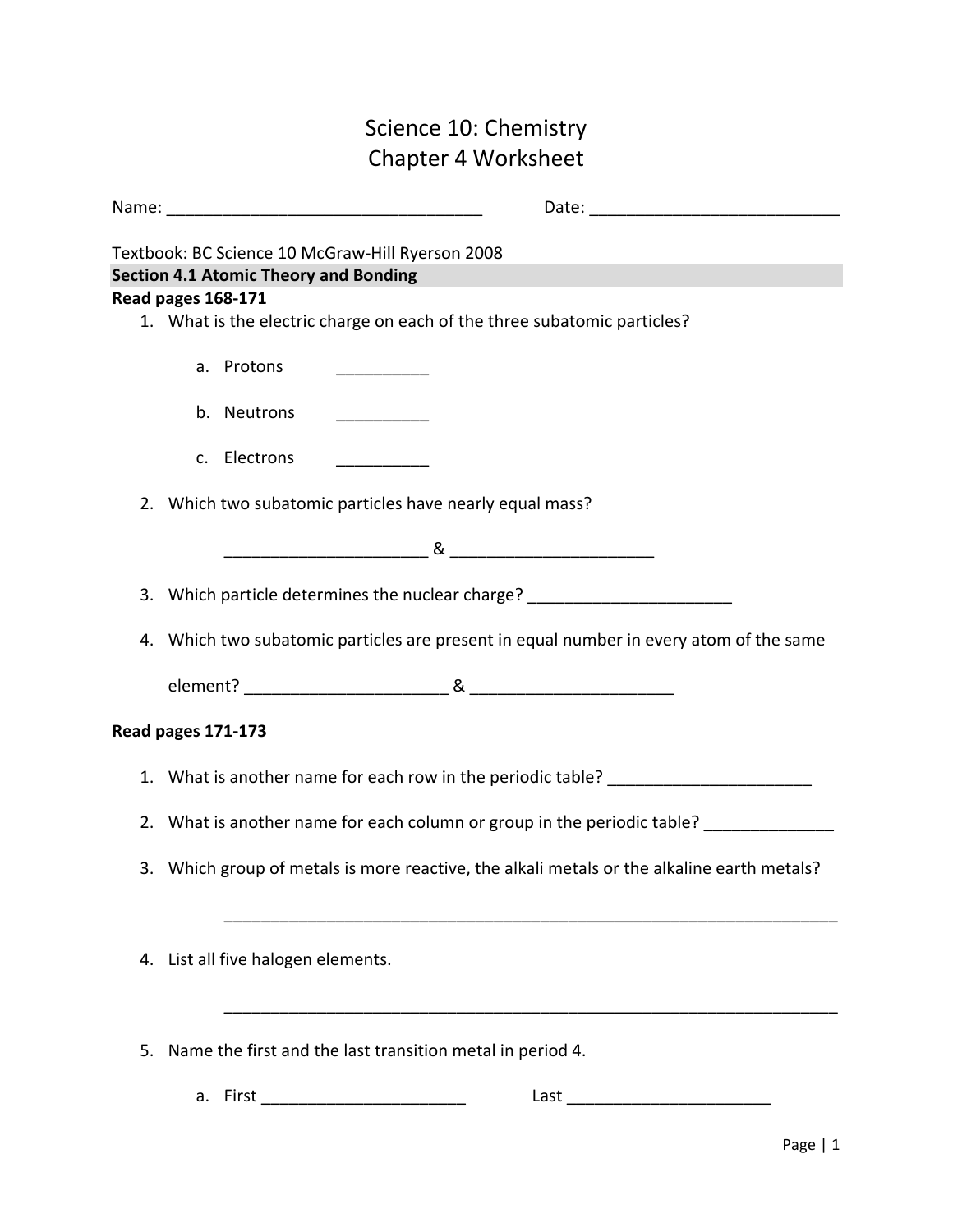#### **Read pages 174-175**

Use the periodic table in figure 4.3 on page 172 to help you answer the following questions.

1. Based on the patterns of the periodic table, identify the number of occupied shells for

each of the following elements.

- a. Calcium, Ca \_\_\_\_\_\_\_\_
- b. Krypton, Kr \_\_\_\_\_\_\_\_\_
- c. Sulfur, S \_\_\_\_\_\_\_\_\_\_\_
- d. lodine, l
- 2. Based on the patterns in the periodic table, identify the number of valence electrons for

each of the following elements.

- a. Chlorine, Cl
- b. Magnesium, Mg
- c. Strontium, Sr
- d. Bromine, Br

### Draw a Bohr diagram for each of the following.

| Beryllium | Carbon | Neon |
|-----------|--------|------|
|           |        |      |
|           |        |      |
|           |        |      |
|           |        |      |
|           |        |      |
|           |        |      |
|           |        |      |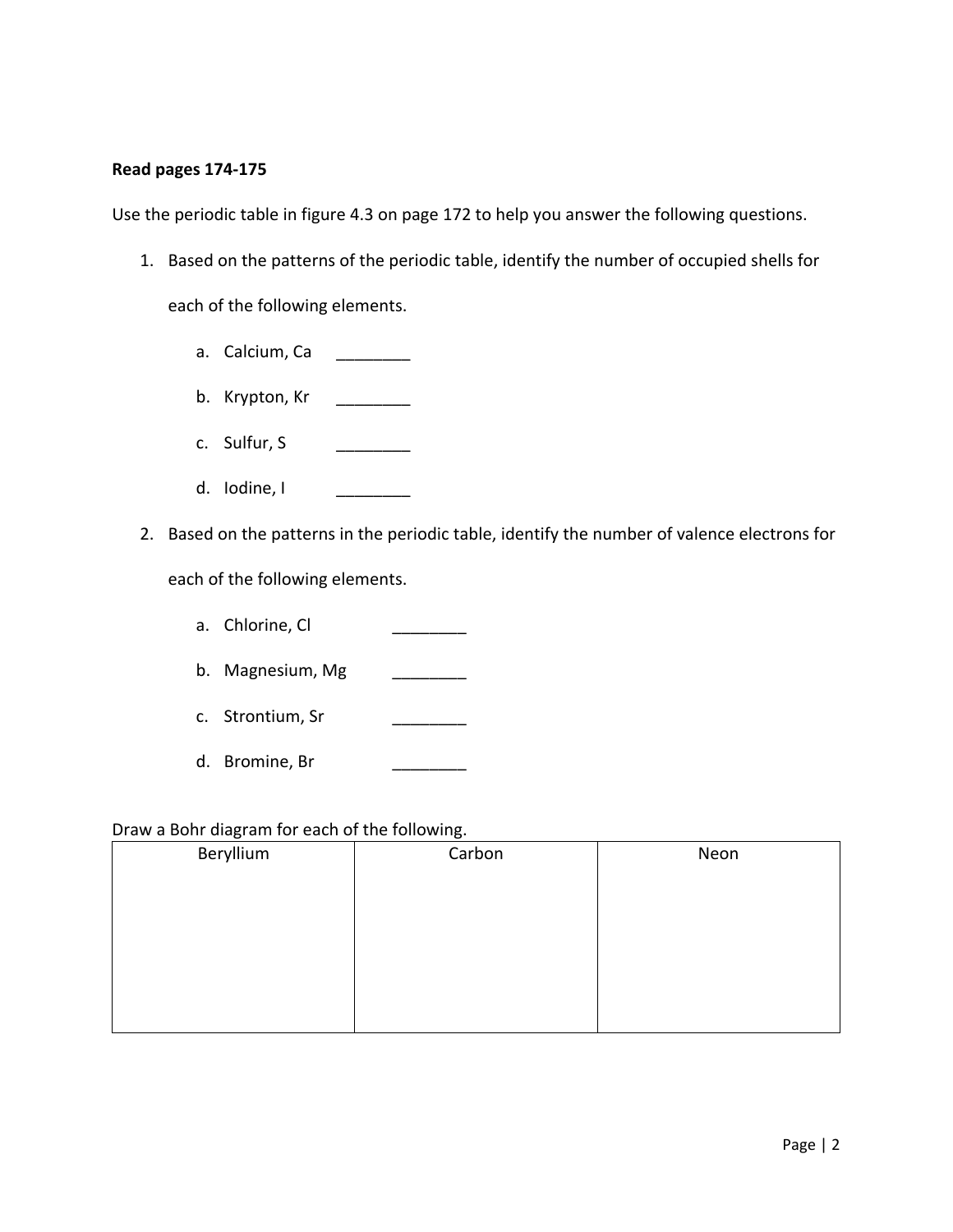# **Read pages 178-180**

| <b>Atomic Name</b> | <b>Atomic</b><br><b>Number</b> | <b>Number</b><br>of<br><b>Protons</b> | <b>Number of</b><br><b>Electrons</b> | <b>Atomic</b><br><b>Mass</b> | <b>Number of</b><br><b>Neutrons</b> | <b>Number of</b><br>Occupied<br><b>Shells</b> |
|--------------------|--------------------------------|---------------------------------------|--------------------------------------|------------------------------|-------------------------------------|-----------------------------------------------|
| Lithium            |                                |                                       |                                      |                              |                                     |                                               |
|                    | $11\,$                         |                                       |                                      |                              |                                     |                                               |
|                    |                                | 19                                    |                                      |                              |                                     |                                               |
|                    |                                |                                       | 38                                   |                              |                                     |                                               |
| Oxygen             |                                |                                       |                                      |                              |                                     |                                               |
|                    | 9                              |                                       |                                      |                              |                                     |                                               |
|                    |                                | 17                                    |                                      |                              |                                     |                                               |
|                    |                                |                                       | 15                                   |                              |                                     |                                               |
| Iodine             |                                |                                       |                                      |                              |                                     |                                               |
|                    | 52                             |                                       |                                      |                              |                                     |                                               |
|                    |                                | 21                                    |                                      |                              |                                     |                                               |
|                    |                                |                                       | 46                                   |                              |                                     |                                               |

Use your periodic table to complete the following.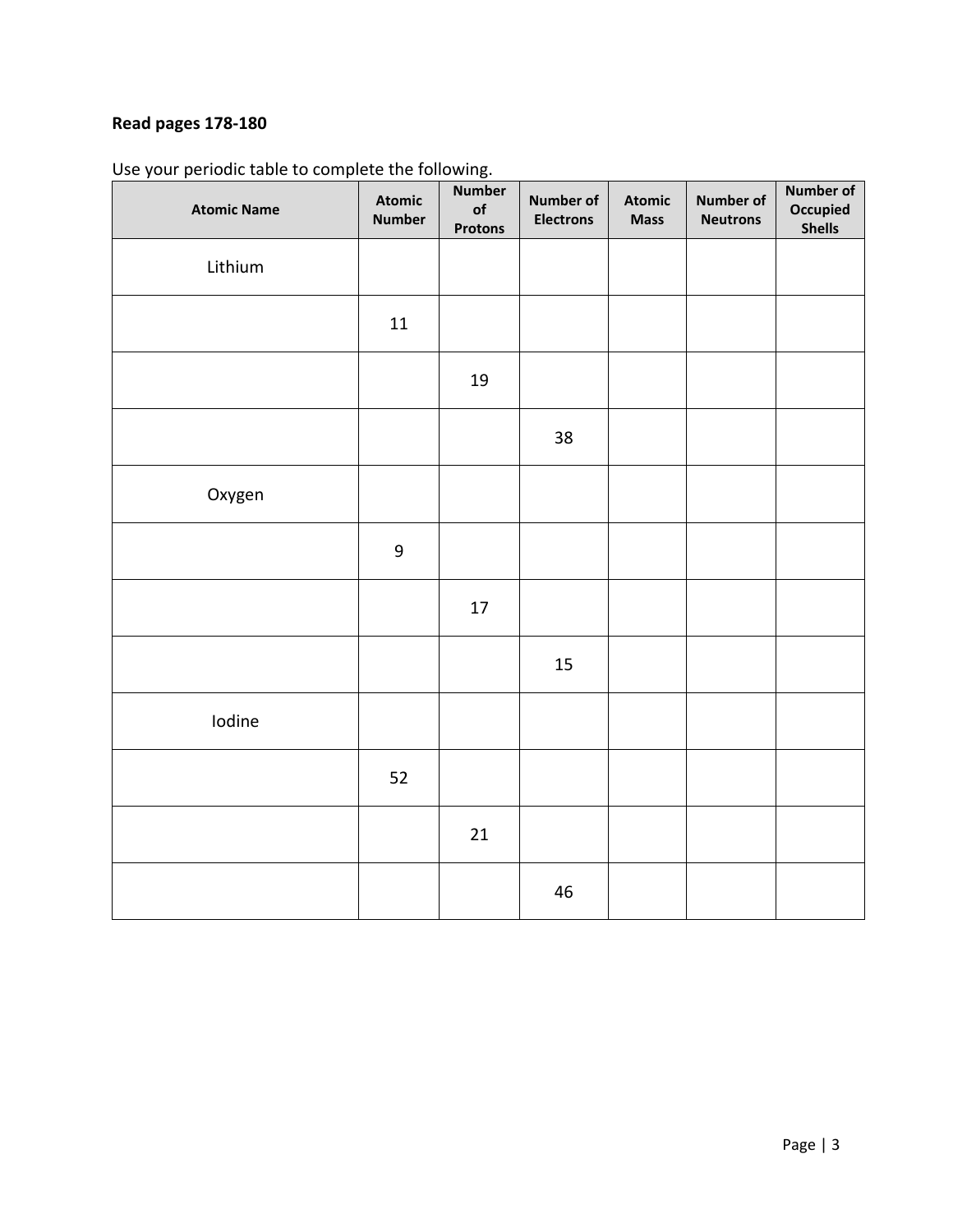### **Section 4.2 Names and Formulas of Compounds** Read pages 184-187

- a. Li<sub>3</sub>N b.  $MgBr<sub>2</sub>$ c.  $Ag<sub>2</sub>O$ d. RbF e. Agl f.  $AlBr<sub>3</sub>$ g. Cal<sub>2</sub> h. Gal<sub>3</sub> i.  $Ag_3N$ j. MgSe k.  $Ca<sub>3</sub>P<sub>2</sub>$  $I.$  Na<sub>2</sub>O m. CdS n.  $Sr<sub>3</sub>P<sub>2</sub>$ o. CsF
- 1. Write the names of the following ionic compounds.

### Read page 188

- 1. Write the formulas of the compounds containing the following ions.
	- a. Na<sup>+</sup> with Br<sup>-</sup> b.  $Zn^{2+}$  with  $\Gamma$ c.  $K^+$  with  $S^{2-}$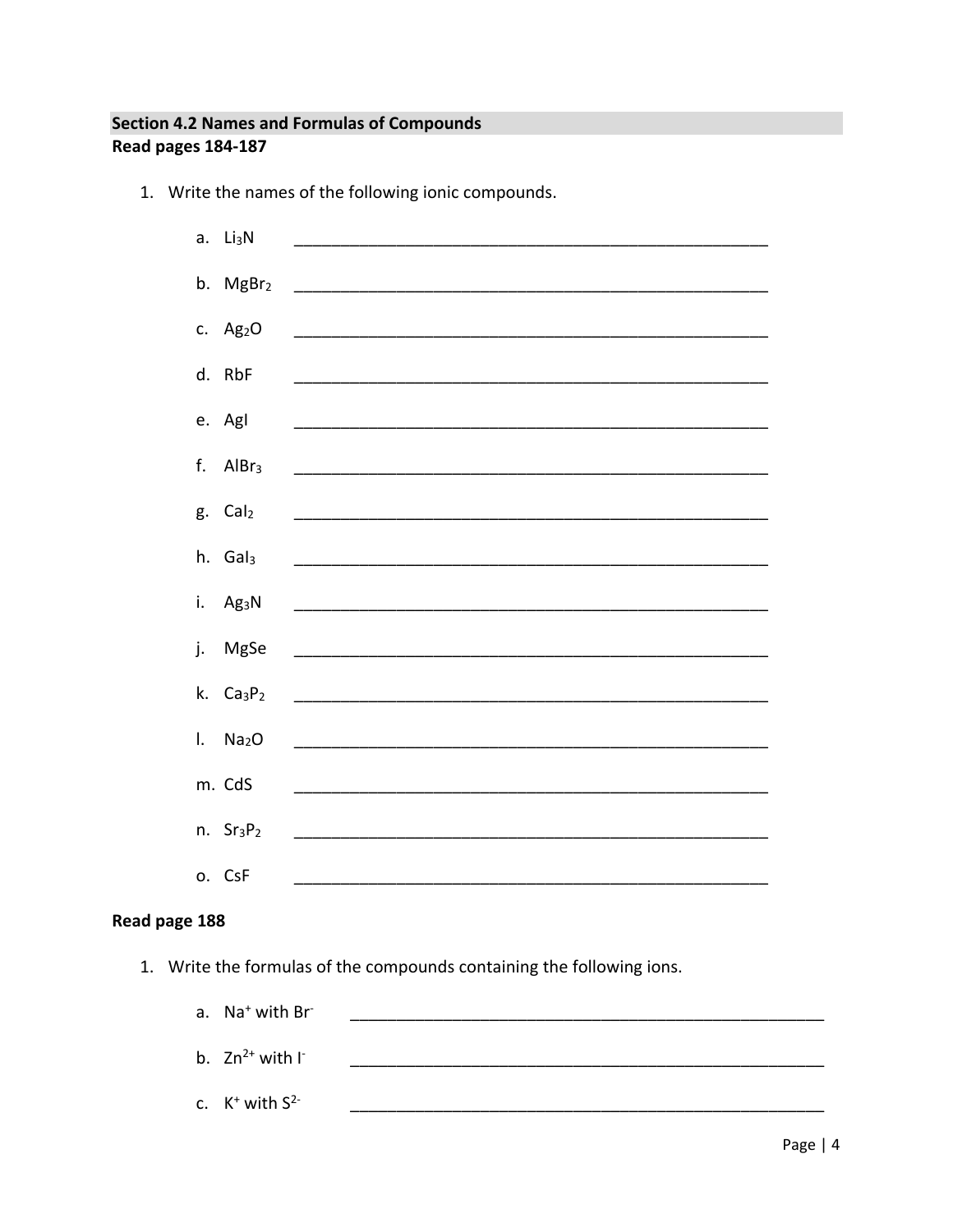| d. $Al^{3+}$ with $S^{2-}$ |  |
|----------------------------|--|
| e. $Ca^{2+}$ with $O^{2-}$ |  |
| f. $Al^{3+}$ with $P^{3-}$ |  |

2. Write the formulas of the following ionic compounds.

|                | a. Strontium nitride |                                                                                                                      |
|----------------|----------------------|----------------------------------------------------------------------------------------------------------------------|
| b.             | Lithium oxide        |                                                                                                                      |
| $C_{\cdot}$    | Silver sulfide       |                                                                                                                      |
| d.             | Barium phosphide     |                                                                                                                      |
| $\mathsf{e}$ . | Sodium nitride       |                                                                                                                      |
| f.             | Potassium selenide   |                                                                                                                      |
| g.             | Cesium sulfide       |                                                                                                                      |
| h.             | Aluminum nitride     |                                                                                                                      |
| i.             | Zinc oxide           |                                                                                                                      |
| j.             | Aluminum iodide      |                                                                                                                      |
| k.             | Lithium fluoride     | <u> 1980 - Jan Stein Stein Stein Stein Stein Stein Stein Stein Stein Stein Stein Stein Stein Stein Stein Stein S</u> |
| I.             | Sodium sulfide       |                                                                                                                      |
|                | m. Zinc phosphide    |                                                                                                                      |
| n.             | Magnesium chloride   |                                                                                                                      |
|                | o. Rubidium bromide  |                                                                                                                      |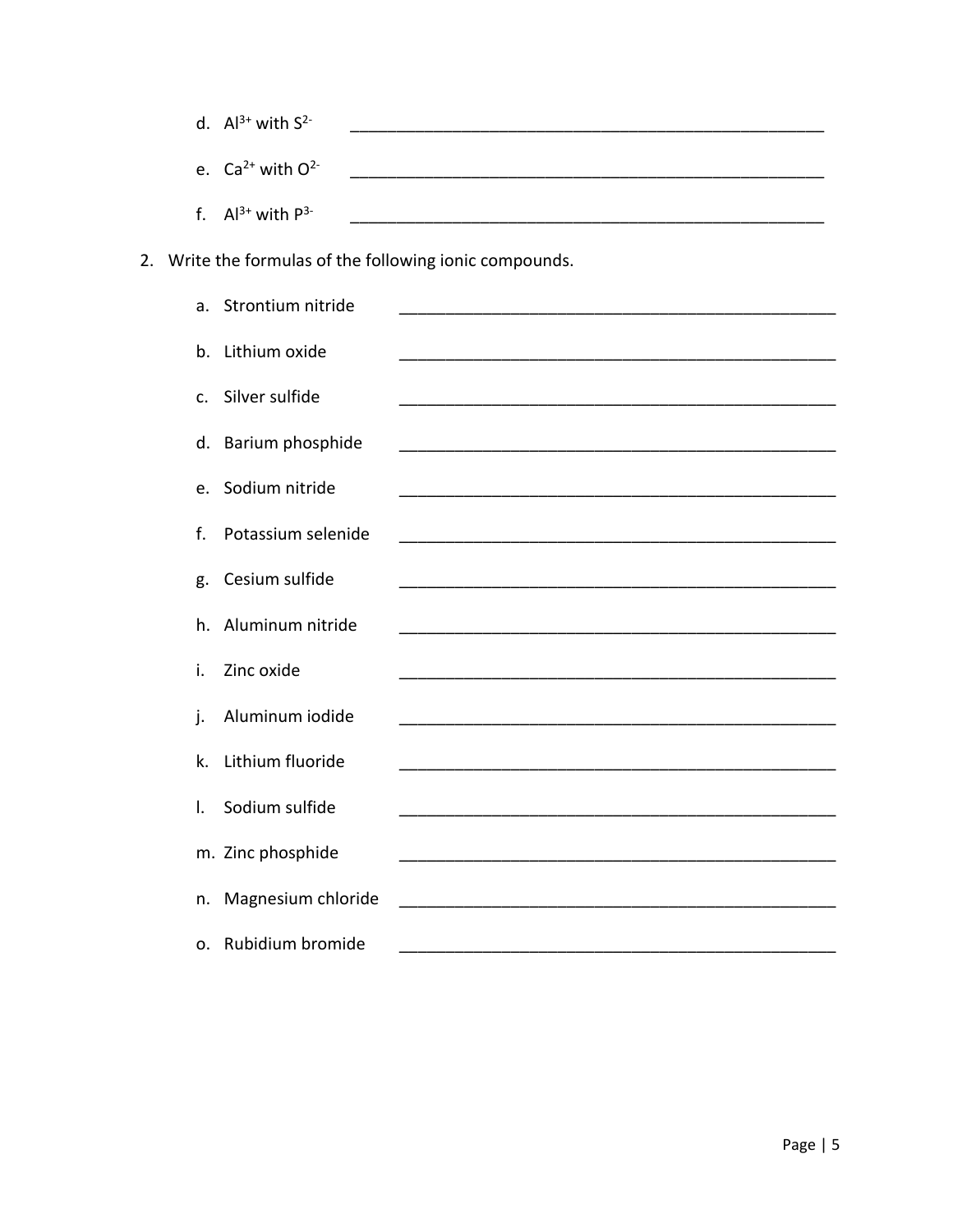### **Read pages 189-190**

1. Write the formulas of the following compounds containing multivalent metals.

|    | a. Copper (I) nitride   | <u> 1980 - John Stone, Amerikaansk politiker (</u> † 1920)                                                           |
|----|-------------------------|----------------------------------------------------------------------------------------------------------------------|
|    | b. Iron (II) phosphide  |                                                                                                                      |
| c. | Manganese (II) oxide    |                                                                                                                      |
| d. |                         |                                                                                                                      |
| e. |                         |                                                                                                                      |
| f. |                         |                                                                                                                      |
|    |                         |                                                                                                                      |
| g. | Lead (IV) chloride      |                                                                                                                      |
|    | h. Iron (III) phosphide |                                                                                                                      |
| i. | Tin (II) sulfide        |                                                                                                                      |
| j. | Tin (II) nitride        |                                                                                                                      |
| k. | Tin (IV) nitride        |                                                                                                                      |
| I. | Mercury (II) fluoride   | <u> 1980 - Jan James James Barnett, amerikan basar dan berasal dalam pengaran basar dalam basa dan basar dalam b</u> |
|    | m. Copper (I) iodide    |                                                                                                                      |
|    |                         |                                                                                                                      |
| n. | Copper (II) iodide      | <u> 1980 - Jan James James Barnett, fransk politik (d. 1980)</u>                                                     |
|    | o. Copper (II) selenide |                                                                                                                      |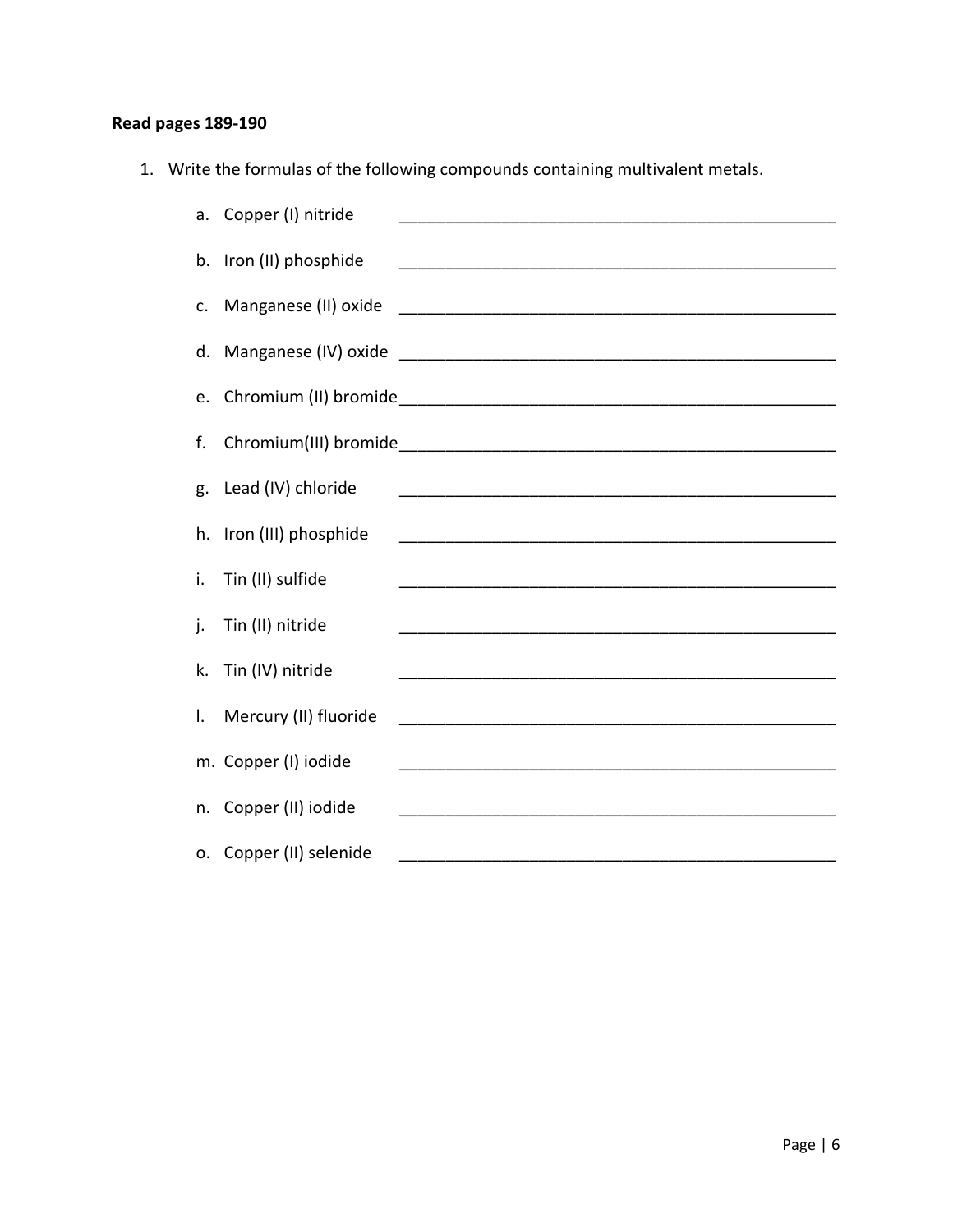### Read page 191

1. Each of these compounds contains a multivalent metal ion. That means that the name of the metal ion will contain a Roman numeral, which you will need to determine. Write the names of the following compounds.

| a. $Fe2O3$            |                                                                                                                       |
|-----------------------|-----------------------------------------------------------------------------------------------------------------------|
| $b.$ PbF <sub>4</sub> | <u> 1980 - Johann Harry Harry Harry Harry Harry Harry Harry Harry Harry Harry Harry Harry Harry Harry Harry Harry</u> |
| c. Fel2               |                                                                                                                       |
| $d.$ HgI <sub>2</sub> |                                                                                                                       |
|                       |                                                                                                                       |
| f. $Sn_3P_4$          |                                                                                                                       |
| g. MnS                |                                                                                                                       |
| h. MnS <sub>2</sub>   |                                                                                                                       |
| i. VCl <sub>5</sub>   |                                                                                                                       |
| j. $Ni2S3$            |                                                                                                                       |
| k. NiS                |                                                                                                                       |
|                       | $1. \quad Mo_2O_3 \quad \_$                                                                                           |
| m. $UCI_6$            |                                                                                                                       |
| n. ReF <sub>7</sub>   |                                                                                                                       |
| $o.$ TiS <sub>2</sub> |                                                                                                                       |
|                       |                                                                                                                       |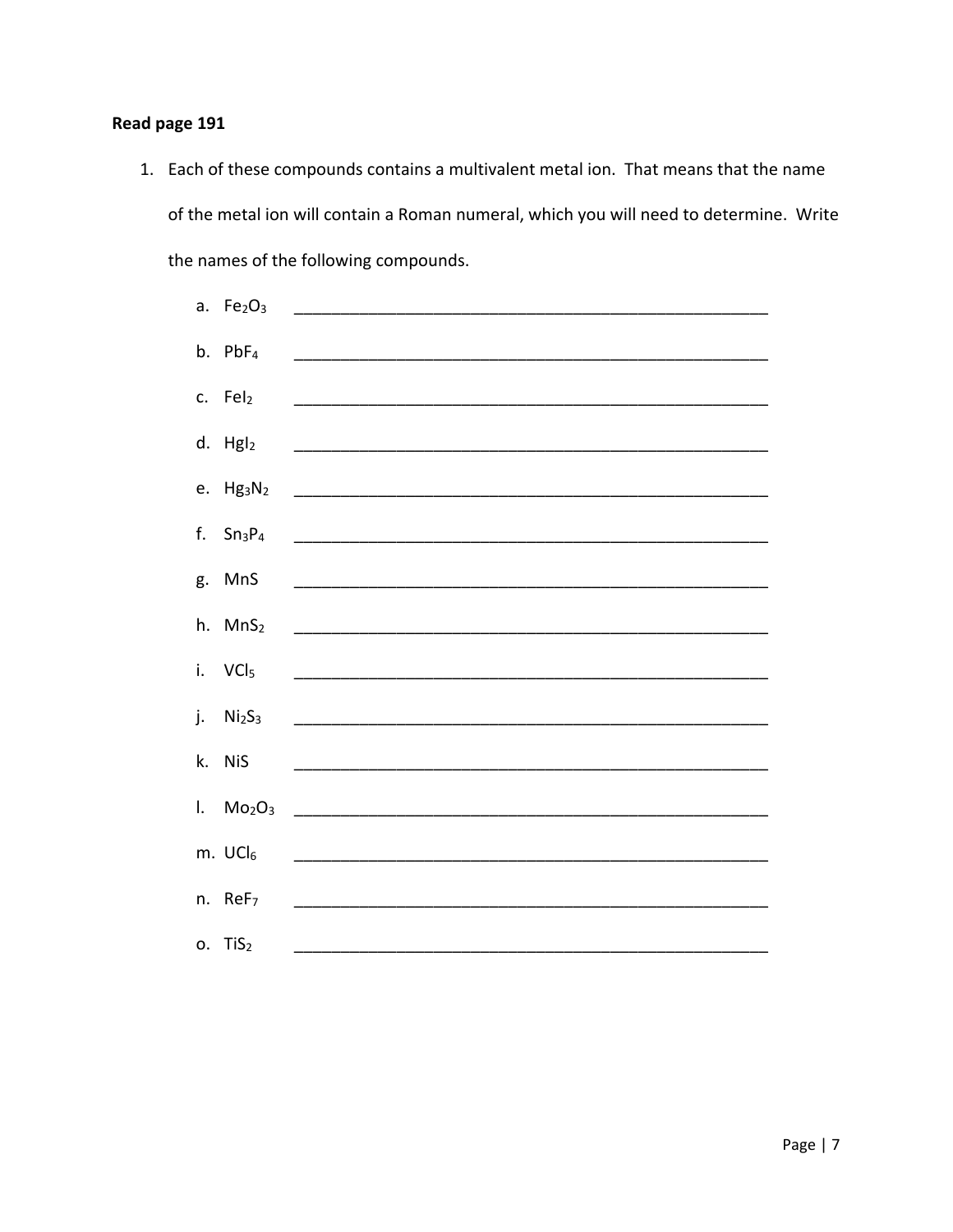### **Read pages 192-193**

Refer to Table 4.11, Names, Formulas, and Charges of Some Polyatomic Ions, as you do these problems

1. Write the names of the following compounds with polyatomic ions.

| a. | KCH <sub>3</sub> COO               |                                            |                                                                                                                                                                  |  |                                                                                                                                                                                                                                                     |
|----|------------------------------------|--------------------------------------------|------------------------------------------------------------------------------------------------------------------------------------------------------------------|--|-----------------------------------------------------------------------------------------------------------------------------------------------------------------------------------------------------------------------------------------------------|
| b. | $Ca(CH_3COO)_2$                    |                                            |                                                                                                                                                                  |  |                                                                                                                                                                                                                                                     |
| c. | (NH <sub>4</sub> ) <sub>3</sub> P  |                                            |                                                                                                                                                                  |  |                                                                                                                                                                                                                                                     |
| d. |                                    |                                            |                                                                                                                                                                  |  |                                                                                                                                                                                                                                                     |
|    |                                    |                                            |                                                                                                                                                                  |  |                                                                                                                                                                                                                                                     |
|    |                                    |                                            |                                                                                                                                                                  |  |                                                                                                                                                                                                                                                     |
|    |                                    |                                            |                                                                                                                                                                  |  |                                                                                                                                                                                                                                                     |
| g. | K <sub>2</sub> CrO <sub>4</sub>    |                                            |                                                                                                                                                                  |  |                                                                                                                                                                                                                                                     |
| h. | $K2Cr2O7$                          |                                            |                                                                                                                                                                  |  |                                                                                                                                                                                                                                                     |
| i. | Ca(HCO <sub>3</sub> ) <sub>2</sub> |                                            |                                                                                                                                                                  |  |                                                                                                                                                                                                                                                     |
| j. | $Mg_3(PO_4)_2$                     |                                            |                                                                                                                                                                  |  |                                                                                                                                                                                                                                                     |
|    |                                    |                                            |                                                                                                                                                                  |  |                                                                                                                                                                                                                                                     |
| a. |                                    |                                            |                                                                                                                                                                  |  |                                                                                                                                                                                                                                                     |
|    |                                    |                                            |                                                                                                                                                                  |  |                                                                                                                                                                                                                                                     |
|    |                                    |                                            |                                                                                                                                                                  |  |                                                                                                                                                                                                                                                     |
| c. |                                    |                                            |                                                                                                                                                                  |  |                                                                                                                                                                                                                                                     |
| d. |                                    |                                            |                                                                                                                                                                  |  |                                                                                                                                                                                                                                                     |
| e. |                                    |                                            |                                                                                                                                                                  |  |                                                                                                                                                                                                                                                     |
| f. |                                    |                                            |                                                                                                                                                                  |  |                                                                                                                                                                                                                                                     |
| g. |                                    |                                            |                                                                                                                                                                  |  |                                                                                                                                                                                                                                                     |
|    | e.<br>f.<br>b.                     | $(NH_4)_3PO_4$<br>$AI(OH)_3$<br>$Fe(OH)_3$ | Potassium permanganate<br>Sodium chromate<br>Ammonium nitrate<br>Lithium hydroxide<br>Aluminum hydroxide<br>Lead (II) perchlorate<br>Iron (III) hydrogen sulfide |  | <u> 1989 - Jan James James James James James James James James James James James James James James James James J</u><br>Write the formulas of the following compounds with polyatomic ions.<br><u> 1980 - Jan Barnett, fransk politik (d. 1980)</u> |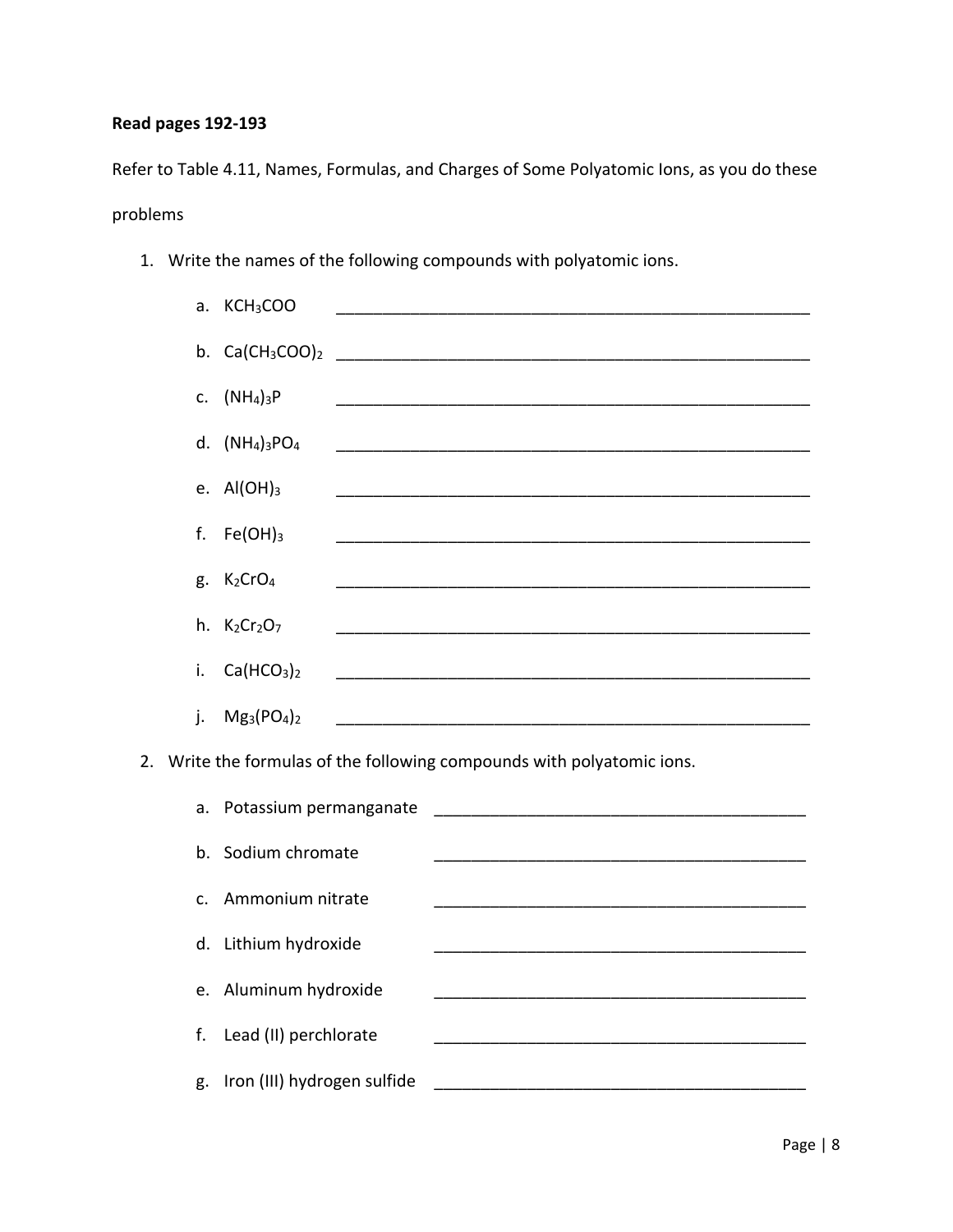|                | h. Vanadium (V) nitrate |  |
|----------------|-------------------------|--|
| $\mathbf{I}$ . | Magnesium acetate       |  |
|                | j. Tin (II) cyanide     |  |

# Read pages 193-195

1. Write the names of the following compounds.

| a.             | N <sub>2</sub> O              |                                                                  |  |  |
|----------------|-------------------------------|------------------------------------------------------------------|--|--|
|                | b. $CO2$                      |                                                                  |  |  |
| c.             | Pl <sub>3</sub>               |                                                                  |  |  |
|                |                               |                                                                  |  |  |
|                | d. $PCl5$                     |                                                                  |  |  |
|                | e. $SO2$                      |                                                                  |  |  |
| f.             | N <sub>2</sub> O <sub>4</sub> | <u> 1980 - Jan James James Barnett, fransk politik (d. 1980)</u> |  |  |
| g.             | $P_{4}S_{10}$                 |                                                                  |  |  |
|                | h. $S_2F_{10}$                |                                                                  |  |  |
| i.             | Nl <sub>3</sub>               |                                                                  |  |  |
| j.             | <b>NO</b>                     |                                                                  |  |  |
| 2.             |                               | Write the formulas of the following compounds.                   |  |  |
|                |                               |                                                                  |  |  |
| a.             |                               | Nitrogen tribromide                                              |  |  |
| b <sub>1</sub> |                               | Sulfur hexafluoride                                              |  |  |
| c.             |                               | Dinitrogen tetrasulfide                                          |  |  |
| d.             | Oxygen difluoride             |                                                                  |  |  |
| e.             |                               | Carbon tetraiodide                                               |  |  |
| f.             | Sulfur trioxide               |                                                                  |  |  |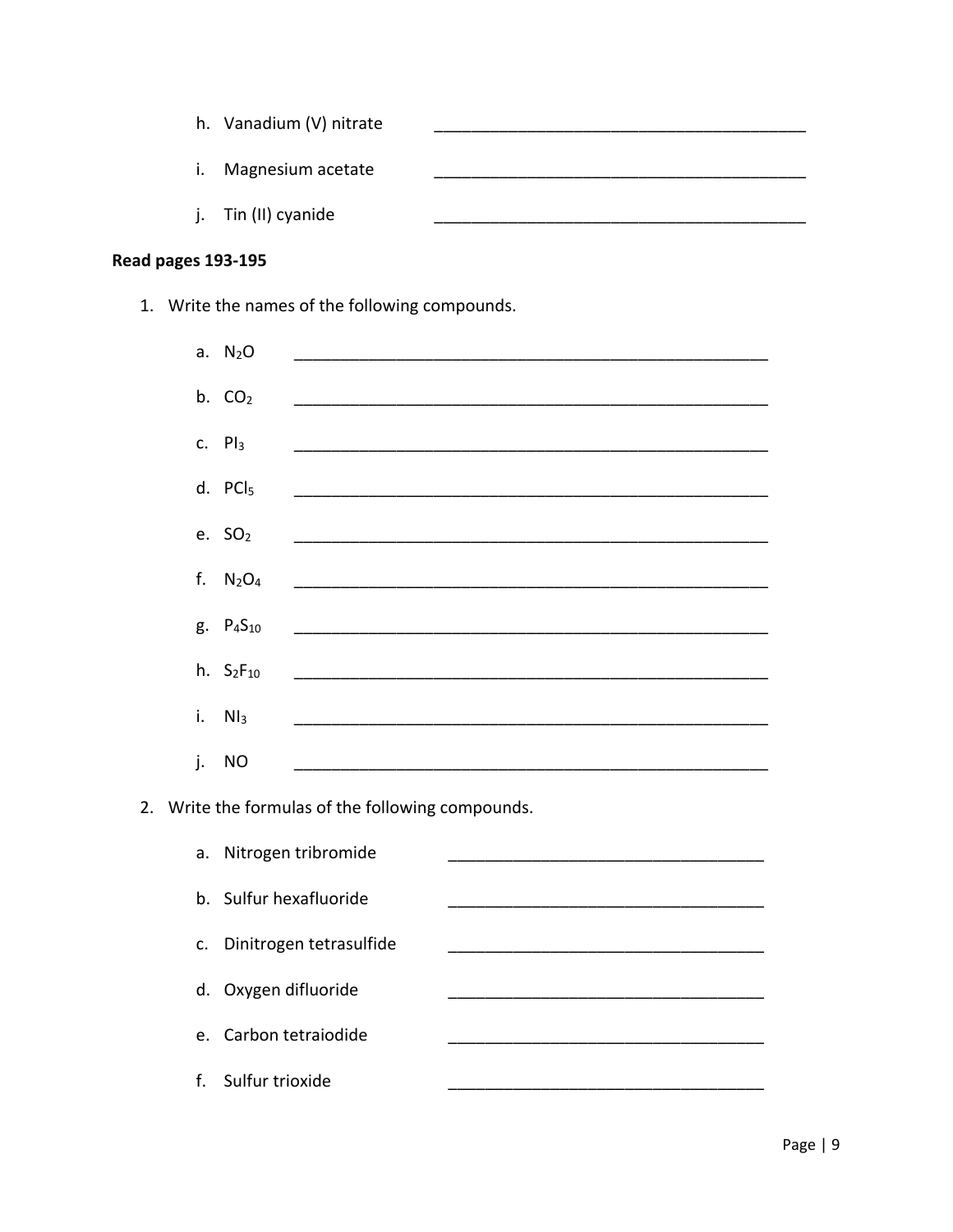|    | g. Phosphorus pentabromide |  |
|----|----------------------------|--|
| h. | Dijodine hexachloride      |  |
| i. | Dichlorine monoxide        |  |
| i. | Xenon hexafluoride         |  |
|    |                            |  |

### **Video**

Watch YouTube Video "What are ionic bonds?" at<https://youtu.be/zpaHPXVR8WU>

Watch YouTube Video "What are covalent bonds?" at [https://youtu.be/h24UmH38\\_LI](https://youtu.be/h24UmH38_LI)

#### **Read pages 196-197**

1. Identify each of the following compounds as either ionic or covalent.

| a. $(NH_4)_2S$         |  |
|------------------------|--|
| b. OCl2                |  |
| c. SnCl2               |  |
| $d.$ NaNO <sub>3</sub> |  |
| e. $N_2O_3$            |  |
| f. SCI <sub>2</sub>    |  |
| g. NBr <sub>3</sub>    |  |
| h. FeF <sub>2</sub>    |  |

2. The compounds in each group below have similar-looking formulas. However, they may have very different names. Some in each group are ionic, while others are covalent. Classify and name each compound.

a.  $VO<sub>2</sub>$ 

NO2 \_\_\_\_\_\_\_\_\_\_\_\_\_\_\_\_\_\_\_\_\_\_\_\_\_\_\_\_\_\_\_\_\_\_\_\_\_\_\_\_\_\_\_\_\_\_\_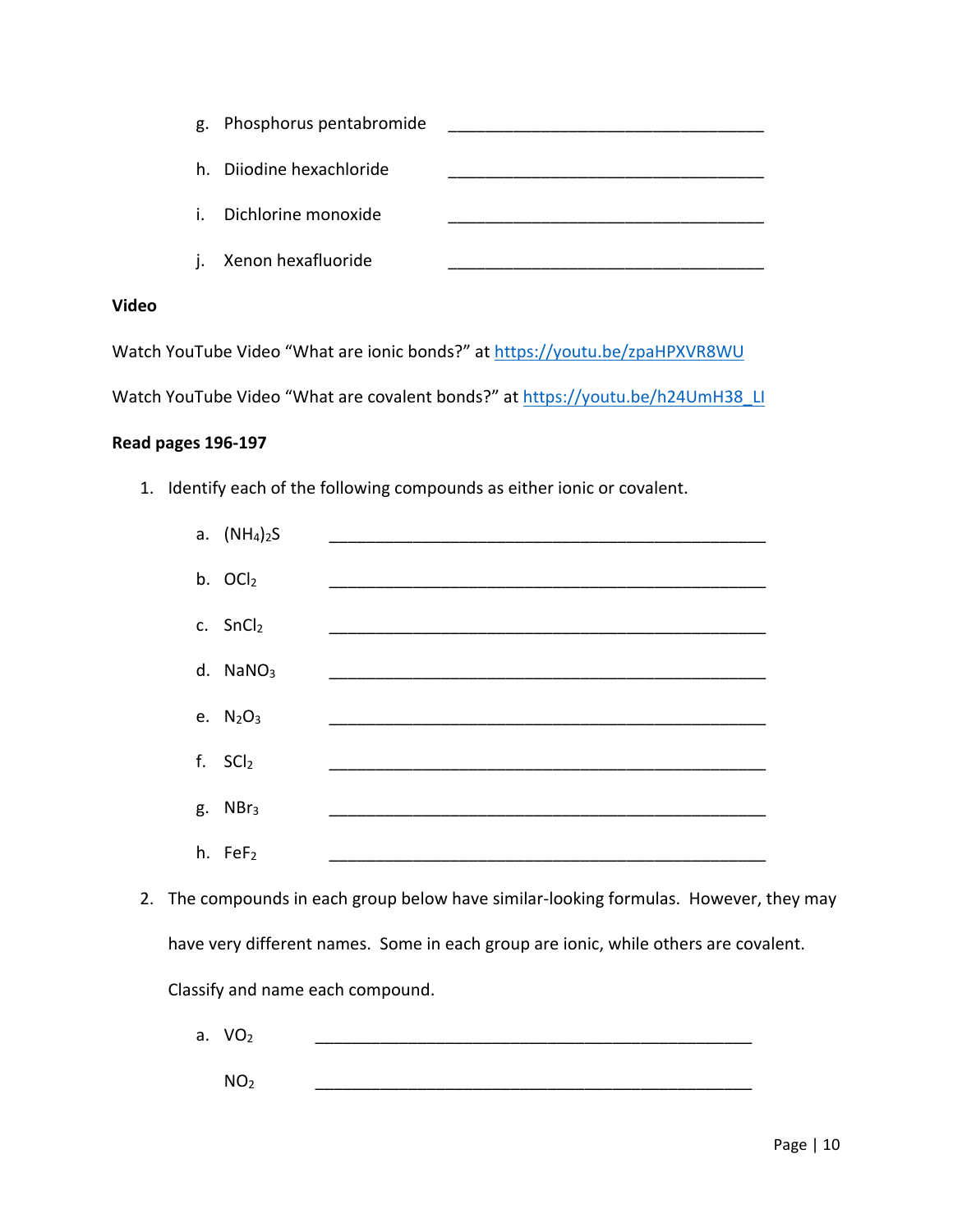| b. CrBr <sub>2</sub>                           |                                                                                                                                               |
|------------------------------------------------|-----------------------------------------------------------------------------------------------------------------------------------------------|
|                                                |                                                                                                                                               |
|                                                |                                                                                                                                               |
|                                                |                                                                                                                                               |
| Na <sub>2</sub> Cr <sub>2</sub> O <sub>7</sub> |                                                                                                                                               |
| Na <sub>2</sub> CrO <sub>4</sub>               |                                                                                                                                               |
| Cr <sub>2</sub> O <sub>3</sub>                 |                                                                                                                                               |
| $N_2O_3$                                       |                                                                                                                                               |
|                                                |                                                                                                                                               |
|                                                |                                                                                                                                               |
|                                                |                                                                                                                                               |
| Li <sub>2</sub> SO <sub>4</sub>                |                                                                                                                                               |
| SO <sub>2</sub>                                |                                                                                                                                               |
|                                                |                                                                                                                                               |
|                                                |                                                                                                                                               |
| BeF <sub>2</sub>                               |                                                                                                                                               |
| FeF <sub>2</sub>                               |                                                                                                                                               |
|                                                |                                                                                                                                               |
|                                                |                                                                                                                                               |
| NaHCO <sub>3</sub>                             |                                                                                                                                               |
| PbCO <sub>3</sub>                              |                                                                                                                                               |
|                                                | CdBr <sub>2</sub><br>SBr <sub>2</sub><br>$d.$ SO <sub>3</sub><br>Li <sub>2</sub> SO <sub>3</sub><br>OCl <sub>2</sub><br>e.<br>CO <sub>2</sub> |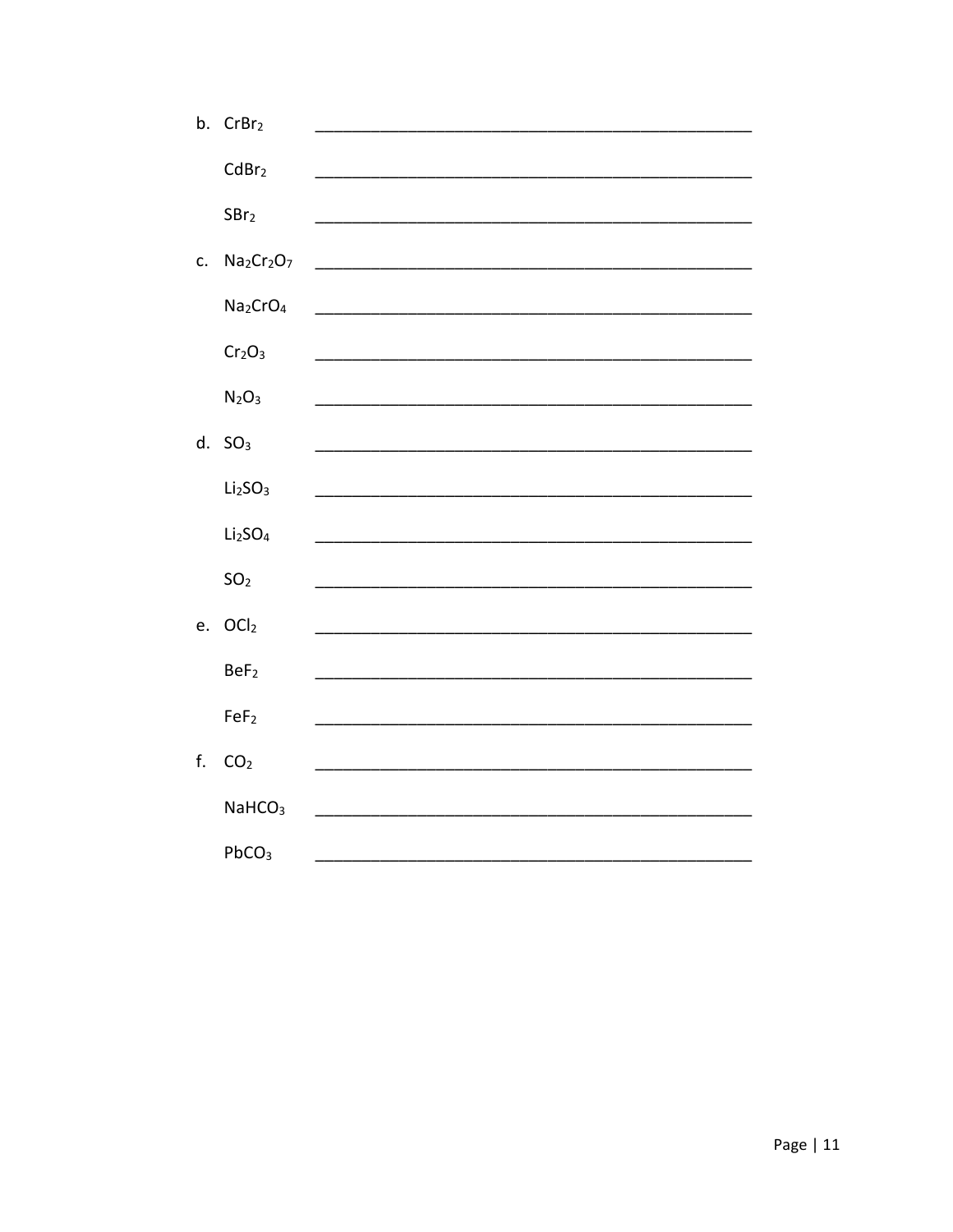### **Section 4.3 Chemical Equations Read pages 202-205**

|               | 1. What is the definition of a chemical reaction?                                         |  |
|---------------|-------------------------------------------------------------------------------------------|--|
|               |                                                                                           |  |
|               | ,我们也不会有什么。""我们的人,我们也不会有什么?""我们的人,我们也不会有什么?""我们的人,我们也不会有什么?""我们的人,我们也不会有什么?""我们的人          |  |
|               |                                                                                           |  |
| 2.            | What are two ways a chemical equation may be written?                                     |  |
|               |                                                                                           |  |
|               |                                                                                           |  |
|               | 3. What ratio can you determine using the coefficient in a chemical formula?              |  |
|               |                                                                                           |  |
|               |                                                                                           |  |
|               |                                                                                           |  |
|               |                                                                                           |  |
|               | 4. What are the four abbreviations for a compound's state of matter?                      |  |
|               |                                                                                           |  |
|               | b. <u>__________________________________</u>                                              |  |
|               | $\mathsf{C}.$ $\qquad \qquad$                                                             |  |
|               | d.                                                                                        |  |
|               |                                                                                           |  |
|               | 5. According to the law of conservation of mass, what does the total mass of the products |  |
|               |                                                                                           |  |
| Read page 206 |                                                                                           |  |
|               |                                                                                           |  |

Refer to the following balanced chemical equation to answer these questions:  $3H_2 + N_2 \rightarrow 2NH_3$ 

1. List the names of the reactants. \_\_\_\_\_\_\_\_\_\_\_\_\_\_\_\_\_\_\_\_\_\_\_\_\_\_\_\_\_\_\_\_\_\_\_\_\_\_\_\_\_\_\_\_\_\_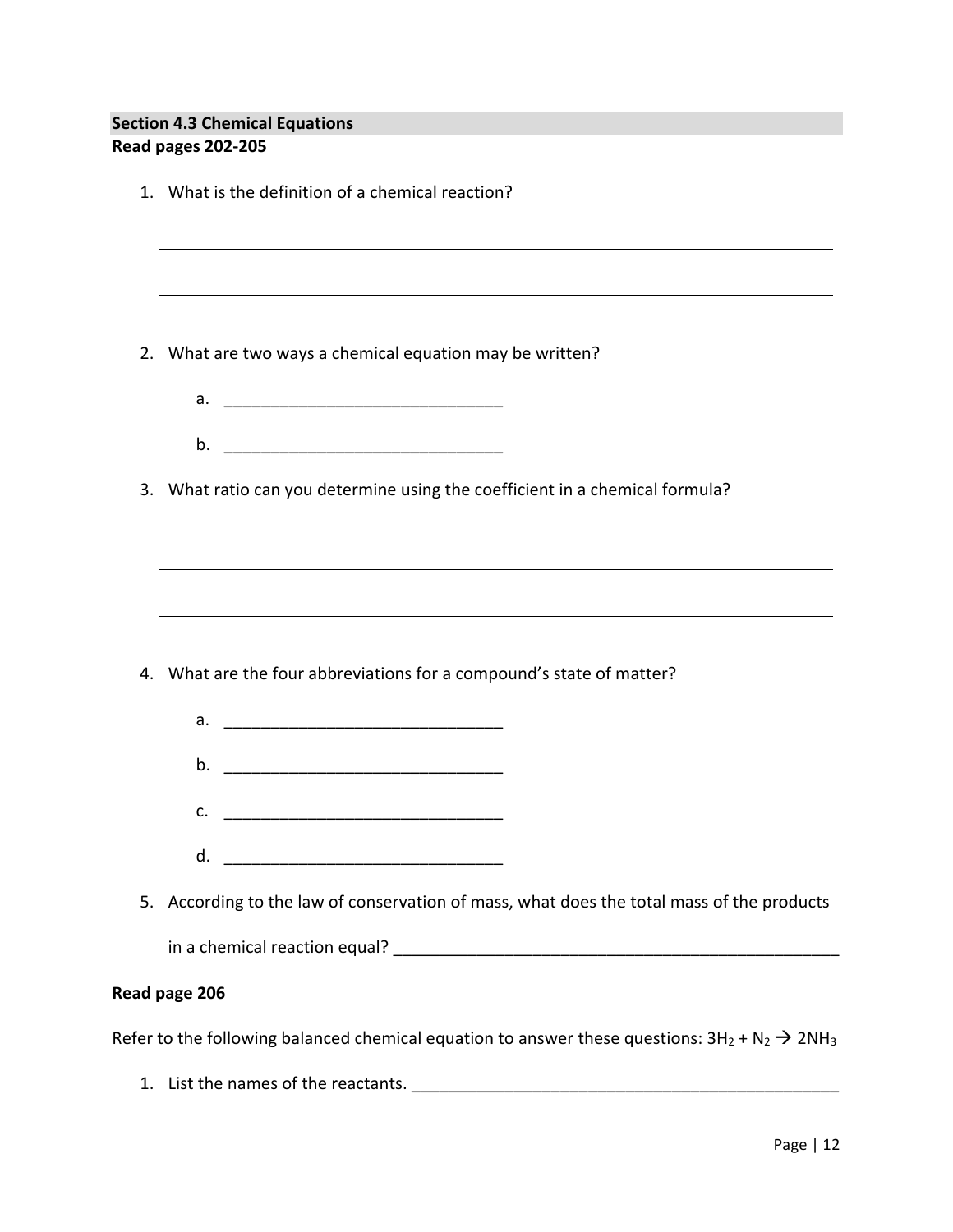- 2. Give the formula of the product. \_\_\_\_\_\_\_\_\_\_\_\_\_\_\_\_\_\_\_\_\_\_\_\_\_\_\_\_\_\_\_\_\_\_\_\_\_\_\_\_\_\_\_\_\_
- 3. How many molecules of hydrogen  $(H<sub>2</sub>)$  will combine exactly with one molecule of

 $nitrogen (N_2)?$ 

4. How many molecules of nitrogen are required to produce 10 molecules of ammonia

 $(NH_3)?$ 

5. What is the symbol that means "produces" in a chemical reaction?

#### **Read page 207**

List the total number of each type of atoms in the following reactants.



#### **Read pages 208-211**

1. Balance each of the following skeleton equations.